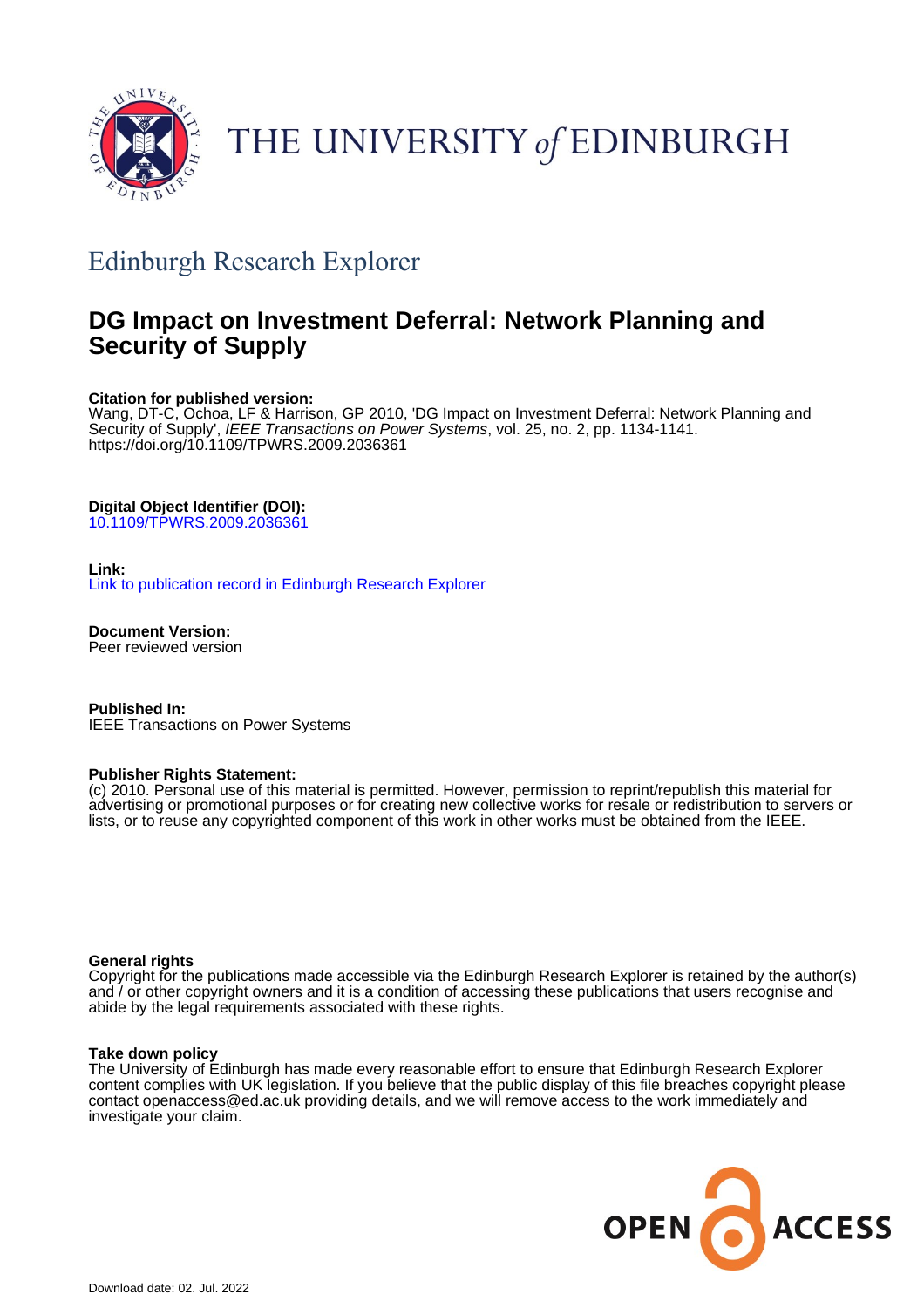# DG Impact on Investment Deferral: Network Planning and Security of Supply

David T-C. Wang, Luis F. Ochoa, *Member*, *IEEE*, and Gareth P. Harrison, *Member*, *IEEE*

*Abstract***—Despite the technical challenges in properly accommodating distributed generation (DG), one of the major and well-recognised benefits is the ability of DG to defer future demand-related network investment. It is, however, often poorly represented in existing planning approaches and analysis ignores the potential security of supply benefits. Here, a novel, more integrated, approach is presented wherein reinforcements required by system security standards (e.g., N-1) are also taken into account. The DG contributions to system security provided by UK Engineering Recommendation P2/6 are adopted, enabling the methodology to quantify the deferment produced by DG considering both demand growth- and system security-related investment. The methodology employs the successive elimination algorithm together with multistage planning and is applied to a generic, meshed, UK distribution network. Results show that, despite differences between technology types, significant economic benefits can be harnessed when strategically incorporating DG at the planning stage.** 

*Index Terms***—Distribution networks, distributed generation, investment deferral, planning** 

#### I. INTRODUCTION

IVERSIFICATION of the energy mix is one of the main **D**IVERSIFICATION of the energy mix is one of the main<br>challenges in the energy agenda of governments worldwide. Technology advances together with environmental concerns have paved the way for the increasing integration of Distributed Generation (DG) seen over recent years. Combined heat and power (CHP) and renewable technologies are being encouraged and their penetration in distribution networks is increasing. This scenario presents Distribution Network Operators (DNOs) with several technical challenges in order to properly accommodate DG developments [1, 2]. However, depending on factors such as location, size, technology and network robustness, DG might also be beneficial to DNOs [3-6]. While reductions in power losses are a direct technical benefit for the DNO, its economic impact will depend on the regulatory framework. A more tangible, but less well understood, economic benefit for DNOs is the decongestion of network assets due to demand growth [7-12], as DG has the ability to help avoid or defer reinforcements.

The benefits (and negative impacts) brought about by DG

need to be quantified in order to create a level playing field for both DNOs and DG developers. However, from the distribution planning perspective, where demand-led reinforcements traditionally represent costly capital expenditure, the effect that DG might have on deferring such investment is largely neglected. European Directive 2003/54/EC [13] Article 14/7 states: "When planning the development of the distribution network, energy efficiency/demand-side management measures and/or distributed generation that might supplant the need to upgrade or replace electricity capacity shall be considered by the distribution system operator". Nonetheless, there is no specification on how to implement it.

The assessment of the investment deferral has been addressed in some studies. Brown *et al*. [14] proposed a successive elimination (SE) algorithm for distribution network expansion considering the specific siting of generation units. It presents a simple planning technique and can be used to calculate the investment required by the non-DG and DG scenarios, thus obtaining the corresponding monetary benefit.

Mendez *et al*. [8] demonstrated the impact of different DG penetration and concentration levels and technology mixes on allowable load growth without the need for reinforcements. While the results clearly show the impact DG has on postponing investment, this particular study cannot be used for quantifying the relative benefit that a generation unit may bring about according to its location.

Gil and Joos [9] developed an approach based on the amount that network radial feeder currents are reduced by a DG unit. Their definition of reinforcement deferment was based on the time required for feeder currents to reach the pre-DG level. This calculation of the deferment, however, is not appropriate since the economic benefits of DG can only be quantified accurately when deferment is measured relative to the time when the reinforcement costs would be incurred [10].

The methodology proposed in this paper builds substantially on initial work [10] which combined the successive elimination approach from [14] with multistage planning in order to assess the deferment of demand-led investment. With reinforcement also driven by security of supply standards, such as the UK's Engineering Recommendation (ER) P2/6 [15], the work presented here caters for those requirements. This is particularly relevant as ER P2/6 specifies a mechanism by which DG contributes to system security by acknowledging a fraction of the nominal capacity of the generator during a circuit outage (N-1 condition). Incorporating this contribution enables the

This work is part-funded through the EPSRC Supergen V, UK Energy Infrastructure (AMPerES) grant in collaboration with UK electricity network operators working under Ofgem's Innovation Funding Incentive scheme – full details on http://www.supergen-amperes.org/.

The authors are with the Institute for Energy Systems, School of Engineering, The University of Edinburgh, Edinburgh, EH9 3JL, U.K. (e-mail: d.wang@ed.ac.uk, luis\_ochoa@ieee.org, gareth.harrison@ed.ac.uk).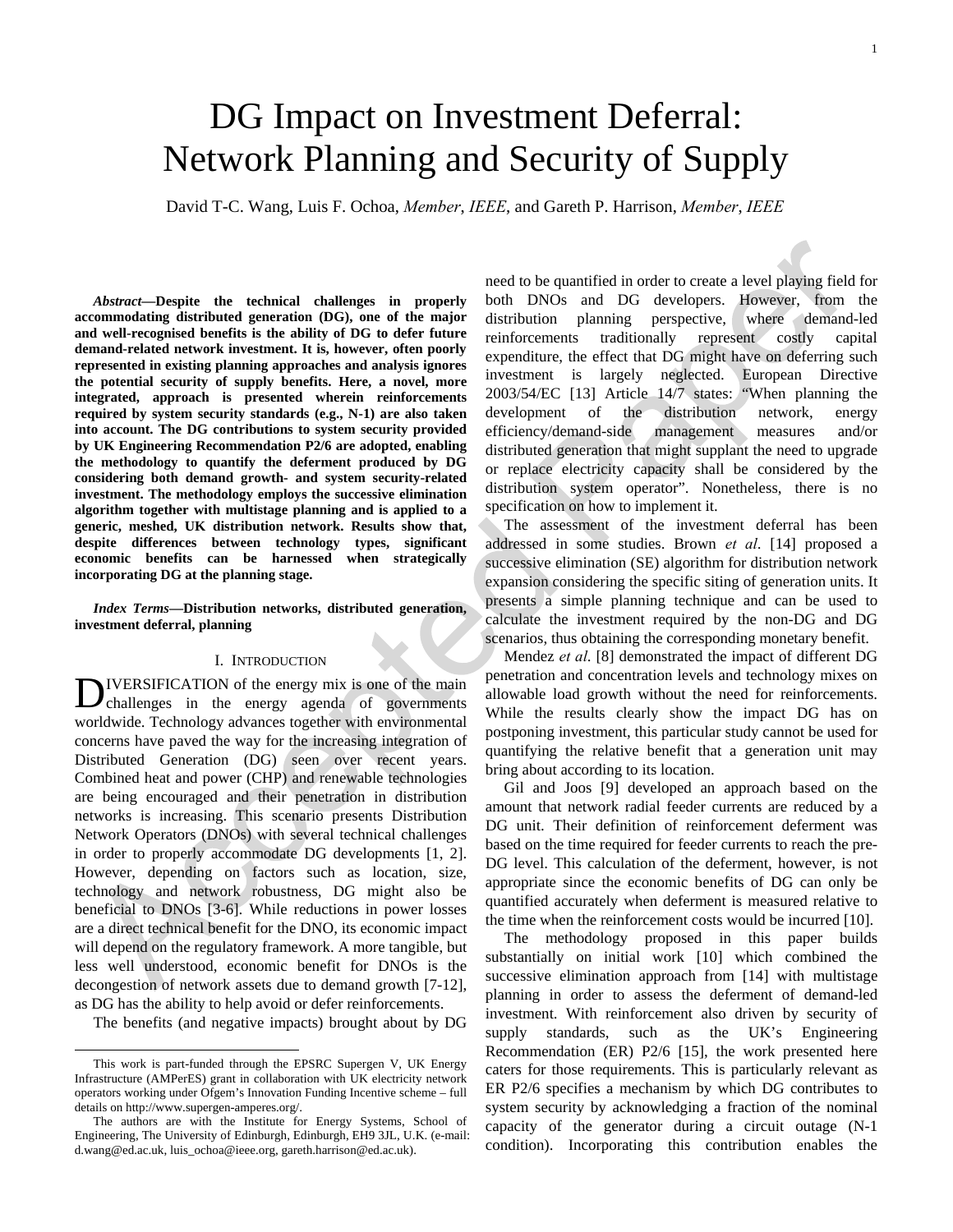methodology to quantify the impacts of DG on both demand growth- and system security-related investment.

In this work, a generic, meshed, UK distribution network [16] is evaluated considering the connection of both intermittent (e.g., wind power) and firm (e.g., CHP) DG units. The investment deferral is defined as that when reinforcements that are required to prevent system constraint violations, such as voltage and thermal limits (during normal and N-1 operation), are postponed as a result of DG connection. Single DG connections are examined in order to investigate the corresponding effects on investment deferral.

This paper is structured as follows: the contribution of DG to system security adopted by UK ER P2/6 is briefly explained in Section II. Section III presents the methodology for assessing investment deferral while the generic distribution network is analysed in Section IV. Finally, discussion and conclusions are presented in Section V and Section VI, respectively.

#### II. CONTRIBUTION OF DG TO SYSTEM SECURITY

DG connected to the distribution network might, to some extent, be able to contribute to system security, by maintaining supply to a defined level of demand under specified outage conditions. In the UK, Engineering Recommendation P2/6 [15] specifies (indicative) contribution factors, known as 'Ffactors', to determine the contribution from a given DG plant based on its declared net capacity (declared capability of the DG plant in MW less normal site power consumption). Tables I and II present the F-factors for different types of firm (nonintermittent) and intermittent generation, respectively. For the former, F-factors depend on the technology and the number of generating units, while the latter depends on the period of continuous generation (i.e., persistence). The duration of the persistence is selected for the appropriate condition (e.g., switching, maintenance).

To illustrate the impact of the F-factors on planning investment, consider Fig. 1 which presents an example system with DG plant. Two cases are analysed: (1) two identical 10MW CHP generation units or (2) a 20MW wind farm.

TABLE I F-FACTORS IN % FOR NON-INTERMITTENT DG [15]

|                                                       | Number of units |    |    |    |    |    |    |    |    |       |
|-------------------------------------------------------|-----------------|----|----|----|----|----|----|----|----|-------|
| Type of generation                                    |                 | 2  | 3  |    | 5  | 6  |    |    |    | $10+$ |
| Landfill gas                                          | 63              | 69 | 73 | 75 | 77 | 78 | 79 | 79 | 80 | 80    |
| <b>CCGT</b>                                           | 63              | 69 | 73 | 75 | 77 | 78 | 79 | 79 | 80 | 80    |
| CHP sewage treatment using<br>a spark ignition engine | 40              | 48 | 51 | 52 | 53 | 54 | 55 | 55 | 56 | 56    |
| CHP sewage treatment using<br>a Gas Turbine           | 53              | 61 | 65 | 67 | 69 | 70 | 71 | 71 | 72 | 73    |
| Other CHP                                             | 53              | 61 | 65 | 67 | 69 | 70 | 71 |    | 72 | 73    |
| Waste to energy                                       | 58              | 64 | 69 |    | 73 | 74 | 75 | 75 | 76 | 77    |

TABLE II F-FACTORS IN % FOR INTERMITTENT DG [15]

| Type of generstion $\boxed{\phantom{a}}$ | Persistence, T <sub>m</sub> (hours) |    |       |      |    |     |  |           |  |
|------------------------------------------|-------------------------------------|----|-------|------|----|-----|--|-----------|--|
|                                          |                                     |    |       | 18   | 24 | 120 |  | 360 > 360 |  |
| Wind farm                                | -28                                 | 25 | $-24$ | 14   |    |     |  |           |  |
| Small hydro                              |                                     | 36 | - 36  | - 34 | 34 | 25  |  |           |  |



Fig. 1 Example system with DG.

The DG plant is connected to a bus with a 60MW load. The substation (S/S) supplies via two 45MVA, 0.95 power factor transformers with a 1.3 cyclic rating factor.

ER P2/6 states that for load of 60MW, only the first circuit outage (FCO), i.e., one of the transformers, needs to be considered [15]. Without DG, the maximum amount of load that can be supplied following the outage of the most crucial circuit, i.e. the Network Capability, would be:

$$
1 \times 45 \times 1.3 \times 0.95 = 55.6
$$
MW

Clearly, the demand cannot be met and the circuit would need reinforcement, typically by adding a third transformer in parallel. If, however, DG is to be taken into account, the Ffactor for the CHP plant with two generation units would be 61% (Table I). For the wind farm, the required 3 hour persistence for switching implies an F-factor of 24% (Table II). The contribution of each DG plant is calculated as follows:

$$
Contribution_{CHP} = 2 \times 10 \times 0.61 = 12.2 MW
$$

$$
Contribution_{\text{WIND FARM}} = 0.24 \times 20 = 4.8 \text{MW}
$$

The final network capability after a first circuit outage considering the CHP plant is 67.8MW, while the contribution from the wind farm allows up to 60.4MW. In both cases the security of supply requirement is fulfilled without further network investment.

#### III. METHODOLOGY

Distributed generation is able to offset local demand, and therefore postpone load growth-led investment. Nevertheless, system security-driven reinforcements (e.g., redundancy of circuits) cannot rely entirely on DG plants due to availability issues. In this context, the contribution to system security provided by ER P2/6 can be considered in a more integrated approach to assess demand growth and system security requirements that drive network investment. While decisions on placing and sizing of DG units are not generally made by DNOs (availability of resources normally determines connection site), nonetheless, studies that supply information regarding the most beneficial connection points and generation capacities – from the network point of view – might be used within a framework of incentives or charging schemes.

In order to evaluate the effect that the placement of generation units may have on the network expansion costs over the planning horizon, the reinforcements required by the original demand-only (no DG) and DG scenarios need to be determined. In the UK, automated planned approaches have not achieved widespread use by DNOs due to concerns over representation of complex aspects or limited auditability. They are, however, used elsewhere and feature regularly in academic literature. The discrete nature of network upgrades limits applicability of classical optimisation methods but a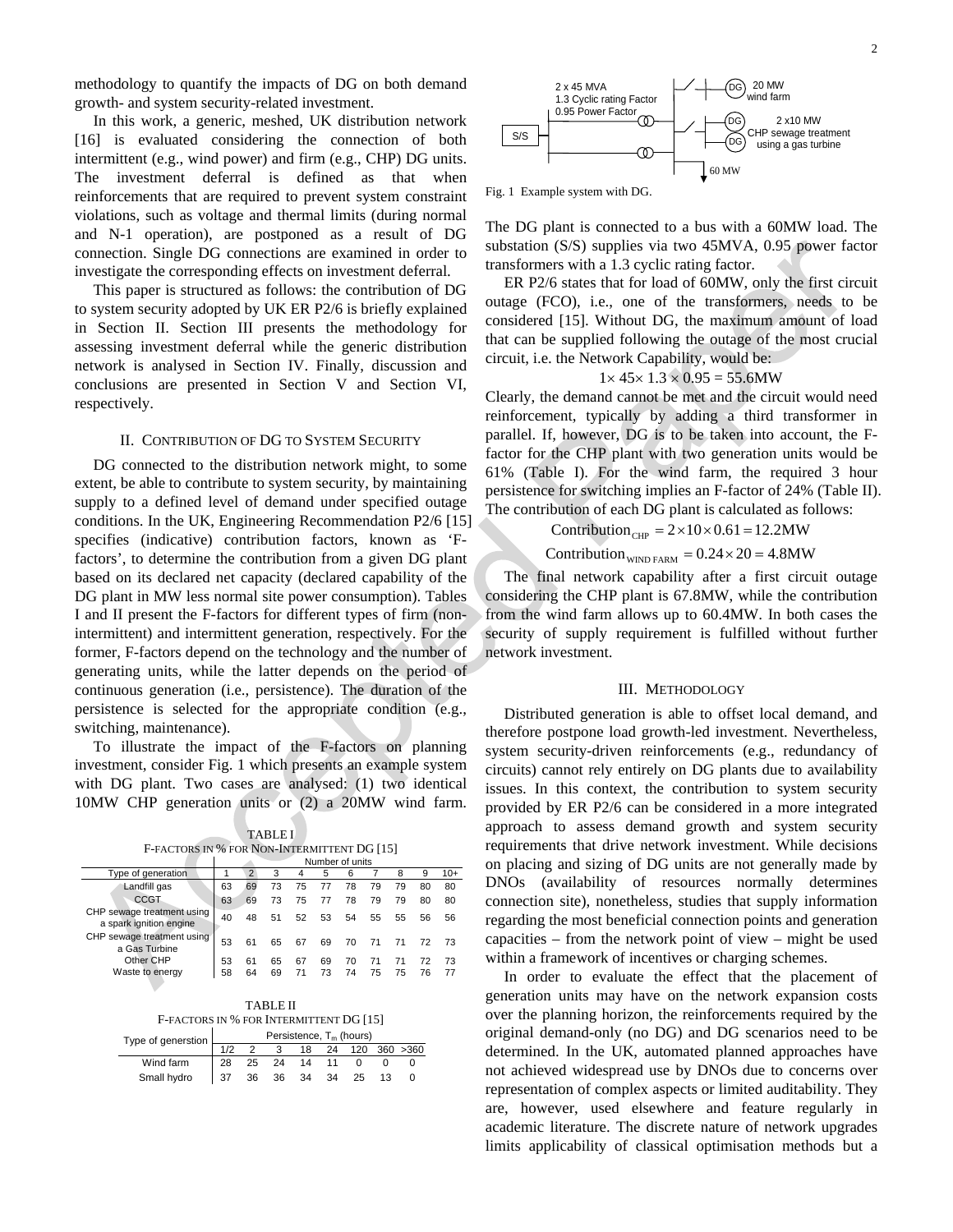wide range of metaheuristic techniques (e.g., Genetic Algorithms, Simulated Annealing, Tabu Search) and integer programming approaches have been documented [17]. The successive elimination method applied here is a so-called greedy heuristic. It is straightforward and rule-based, making the process easily understandable by the planner and other market participants due to the use of a cost-effectiveness index. While other heuristic optimization planning strategies for distribution networks commonly found in the literature may give better solutions it will still produce a satisfactory solution.

Here, a two-phase approach has been developed to consider a given case of load growth, planning horizon, and presence or absence of new DG. Firstly, the successive elimination method is used to evaluate the capacity upgrades needed by the distribution network. Secondly, the multistage planning analysis provides the necessary schedule for the investment. Finally, the total expansion planning costs are calculated for the studied case. The difference between the costs required for the original scenario and the DG scenarios will correspond to the value of investment deferral produced by the connection of new generation. The following subsections describe in detail each phase of the method.

#### *A. Successive Elimination Method*

The fundamental concept of the successive elimination (SE) method presented in [10] is to initially overbuild the network considering the loading at the end of the planning horizon. All expansion options, such as new lines and transformers, are taken into account. Then, the least costeffective option, in terms of capacity margin, is removed until the further removal of any remaining candidate would cause the violation of system constraints such as voltage and thermal limits. For distribution network planning to cater for security of supply standards, N-1 security constraints (i.e., first circuit outage) and the corresponding contribution from connected DG units are incorporated to the SE method. Thus, the costeffectiveness evaluation of each expansion option will ensure the adequate operation of the network with and without outages.

Here, planning expansion options are not restricted to the addition of similar assets such as the connection in parallel of a transformer with a capacity equal to that already in place). Therefore, initially from the overbuilt network, the costeffectiveness evaluation of a given section of the network (overhead lines, cables or transformers) will consider either the upgrade of the assets or the addition of a parallel reinforcement (as illustrated in Fig. 2). If one of these two options is the least cost-effective of all options in the network, then the remaining one is adopted. The next cost-effectiveness evaluation is performed from that new configuration.

Considering the load as that forecast at the end of the planning horizon, the network is initially overbuilt by connecting to each section the maximum number possible of those reinforcements with the largest capacity available. Then, the following steps are applied.



Fig. 2 Expansion planning options to 'overbuild' a given section of the network: upgrading of assets and addition of a parallel reinforcement.

**Step 1.** Calculation of the cost-effectiveness (CE) of each expansion option identified in the network. If for a given expansion option constraint violations occur (voltage and thermal constraints are verified for both normal operation and N-1 security requirements considering the forecast demand), the cost-effectiveness of this option is set to a very large number, otherwise:

$$
CE_a = \frac{\sum_{k \neq a} |P_{k \text{ new}} - P_{k \text{ original}}|}{Cost_a}
$$
 (1)

where  $CE_a$  is the cost-effectiveness measurement of option  $a$ in MW/\$,  $P_k$  original is the MW flow on branch  $k$  before eliminating expansion option  $a$ ,  $P_{k \text{ new}}$  is the MW flow on branch  $k$  after eliminating expansion option  $a$ , and  $Cost_a$  is the cost of expansion option *a*.

*Step 2*. If all CEs are set to a very large number, then the final expansion plan has been determined. Otherwise, eliminate the expansion option with the lowest CE and go to Step 1.

#### *B. Multistage Planning Analysis*

The purpose of the multistage planning analysis is to schedule the implementation of the reinforcements obtained from the SE method along the planning horizon. Thus, by scheduling the reinforcements according to the demand growth it is possible to evaluate the investment deferral caused by the connection of DG.

Starting at the year at the end of the planning horizon and, with the expansion options identified found by the SE method, the multistage analysis requires the following steps:

*Step 1.* Assume the connection of DG unit(s) along the whole planning horizon and calculate the corresponding capacity contribution using the F-factors.

**Step 2.** Use the cost-effectiveness technique to identify those candidates that are not necessary this year, eliminating the least cost-effective expansion option. Repeat this until all the remaining options are essential to prevent any system violations for both normal operation and N-1 security requirements.

*Step 3*. Consider the demand forecast for the previous year  $(i.e., year = year-1)$ . Stop if it is the base year, otherwise go to Step 2.

In applying the multistage planning analysis for the no-DG scenario, Step 1 is ignored.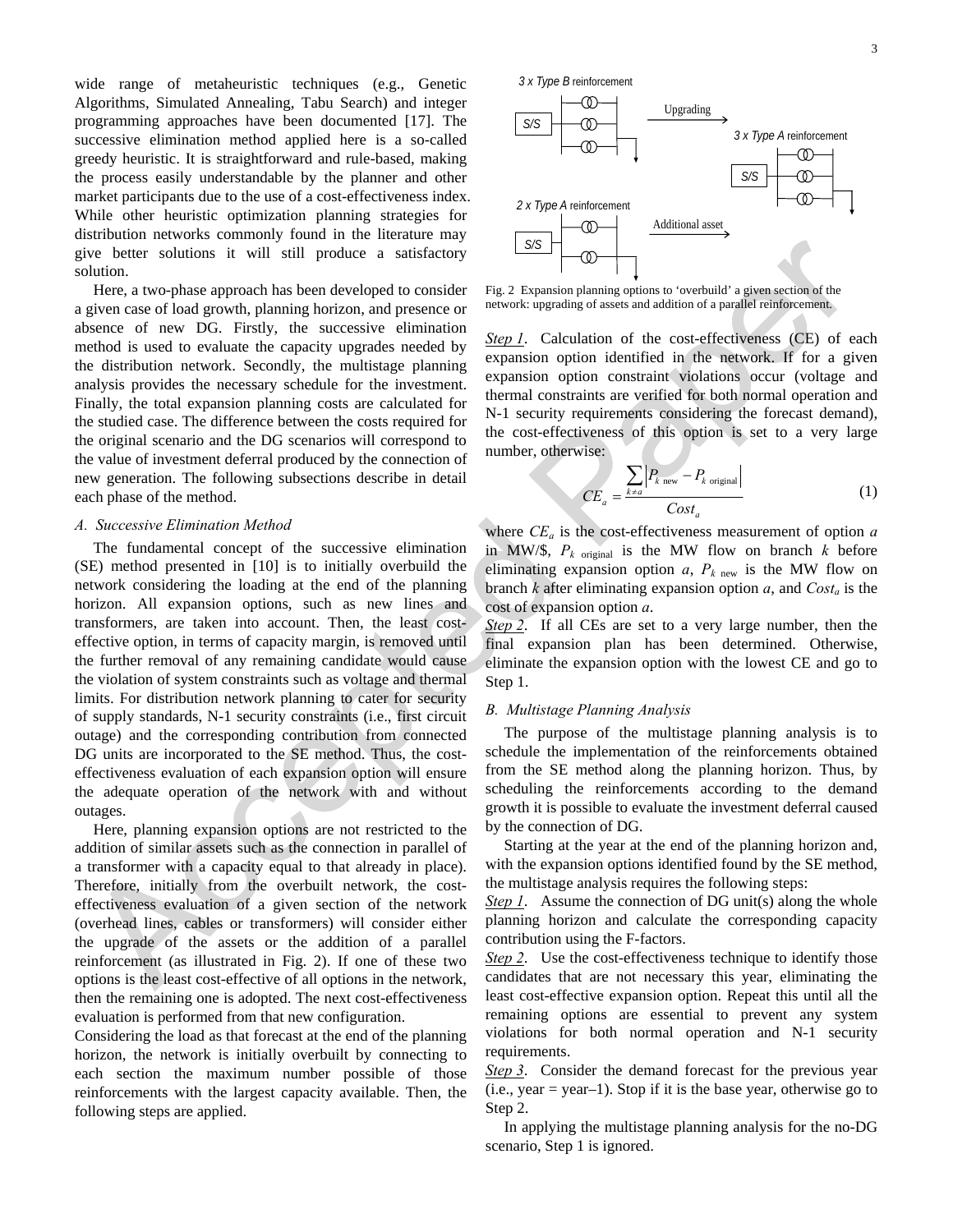#### *C. Investment Deferral*

From the previous two subsections, both the reinforcements for the network expansion and the corresponding scheduling of investment can be determined. To obtain the total investment incurred by each planning scenario studied, the present value of each upgraded asset should be calculated. The total present value (PV) cost of a given expansion plan is calculated by:

$$
PV = \sum_{t=1}^{h} \sum_{i=1}^{n} \frac{C_{i,t}}{(1+\rho)^{t}}
$$
 (2)

where  $h$  is the number of years in the planning horizon,  $n$  is the number of reinforcements required for year  $t$ ,  $C<sub>i</sub>$  is the cost of asset *i* required for year *t*, and *ρ* is the discount rate.

The investment deferral, as a benefit brought about by the connection of new DG capacity, is then calculated by subtracting the PV of the total investment required by a given DG planning scenario from that of the original (no new generation) planning scenario:

*Inv. Deferval* = 
$$
\sum_{t=1}^{h} \sum_{i=1}^{n} \frac{C_{i,t}}{(1+\rho)^{t}} \bigg|_{no\,DG} - \sum_{t=1}^{h} \sum_{i=1}^{n} \frac{C_{i,t}}{(1+\rho)^{t}} \bigg|_{DG}
$$
 (3)

#### IV. APPLICATION

In this section the investment deferral produced by the connection of DG units is investigated on a generic distribution network. Different DG locations and two different technologies (CHP and wind power), with their corresponding

security contributions, are considered. Finally, the deferred investment is also evaluated by the contribution factor applied to DG units.

#### *A. Network Characteristics*

The proposed methodology is applied to the 81-bus meshed suburban distribution network depicted in

Fig. 3. The full specification of EHV Network 4 can be obtained in [16]. Power is supplied to the meshed network from a single grid supply point and two interconnectors linking neighbouring networks at 132kV. There are 32 loads scattered throughout the network of different voltage levels (33, 11 and 6.6kV). Total peak load in the base year is 151MW, an annual load growth of 2% and a 10 year planning horizon is assumed. Any reinforcement postponed beyond the horizon is assumed to be enacted at year 10 instead of complete avoidance of the reinforcement. This is relatively conservative as it will understate the true deferment. A cyclic rating of 1.1 is assumed for transformers. The discount rate is 6%.

System security standard ER P2/6 [15] specifies that a group demand of less than 12MW is not required to be restored immediately. The only load bus exceeding such a limit is bus 1112. However, given the meshed characteristics of EHV Network 4, the adopted N-1 security constraint affects those lines and transformers that transfer capacity to more than one demand group. The lines between the interconnectors and the main network are excluded from the N-1 analysis.



Fig. 3 UK GDS EHV Network 4 - Meshed suburban network.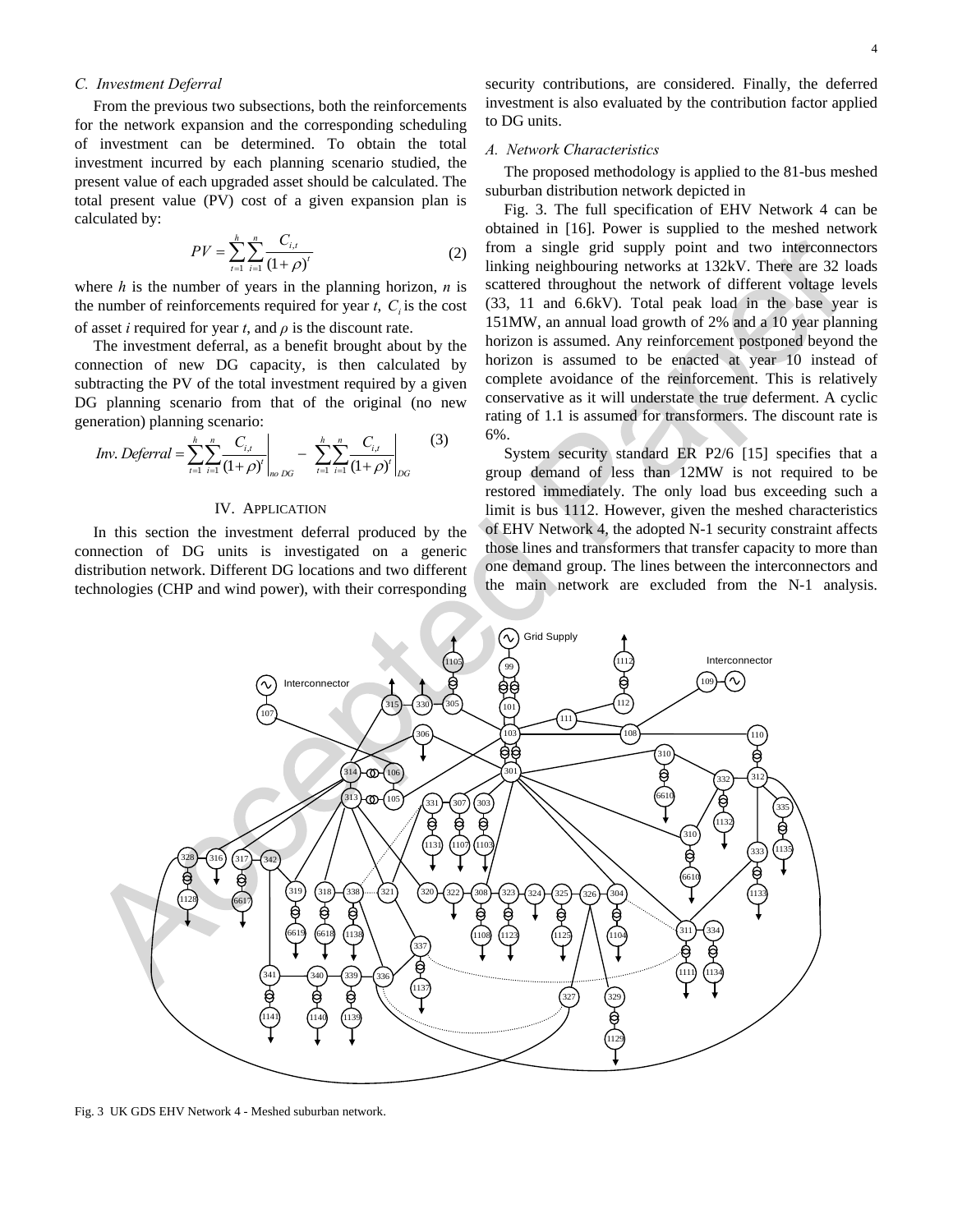#### *B. Expansion Plan without DG*

The reinforcements required for the case without DG, along with the commissioning schedules and costs (based on [18]), are shown in Table III. The term 'upgrade' refers to the replacement of existing lines, whereas 'addition' indicates that the reinforcements are connected in parallel with the existing ones. The total planning cost in present value is US\$2.9m. Most of the reinforcements will be required within the first two years. With the load at bus 1112 greater than 12MW an extra transformer (T112-1112) is needed to meet the security requirements. In fact, if the security constraints were not applied, the only reinforcement required would be that of line L101-103. The majority of the upgrades specified are for parallel lines. In the UK, where additional wayleave requires planning permission this could be a challenge; therefore where DG is able to defer such upgrades it would be regarded as especially beneficial.

TABLE III SCHEDULE OF REINFORCEMENTS REQUIRED (NO-DG CASE)

| Name                  | Type     | Capacity (MVA) | Cost(US\$k/km) Length (km) |     | Year           | P.V. cost (US\$k) |
|-----------------------|----------|----------------|----------------------------|-----|----------------|-------------------|
| L101-103              | upgrade  | 2 x 120        | 400                        | 4.2 |                | 1117.30           |
| L <sub>103</sub> -105 | parallel | $1 \times 120$ | 200                        | 3.5 | 8              | 439.19            |
| L301-304              | parallel | $1 \times 30$  | 120                        | 1.1 | 1              | 124.53            |
| L304-326              | parallel | $1 \times 30$  | 120                        | 0.9 | $\overline{2}$ | 96.12             |
| L311-337              | parallel | $1 \times 30$  | 120                        | 0.5 | $\mathbf 0$    | 60.00             |
| L313-318              | parallel | $1 \times 30$  | 120                        | 0.5 | $\overline{2}$ | 53.40             |
| L313-319              | parallel | $1 \times 30$  | 120                        | 1.6 | $\mathbf 0$    | 192.00            |
| L319-342              | parallel | $1 \times 30$  | 120                        | 0.2 | 8              | 15.06             |
| L341-342              | parallel | $1 \times 30$  | 120                        | 1.7 | $\Omega$       | 204.00            |
| L111-112              | parallel | $1 \times 120$ | 200                        | 0.6 | $\Omega$       | 120.00            |
| T112-1112             | parallel | $1 \times 30$  | 500                        |     | 0              | 500.00            |
|                       |          |                |                            |     | Total          | 2921.59           |

#### *C. Locational Impact of DG*

The ability of DG to defer investment depends on its location relative to the load and highly utilised assets. To illustrate this the impact of a single 10MW DG connected, in turn, to each load nodes in the network is considered. Two alternative generation types are considered: a five-unit CHP plant with an F-factor of 69% or a wind farm. Assuming the wind resource is equally available across the network and the persistence  $T_m$  required for the wind farm is 3 hours, the Ffactor is 24%. For the security analyses, the CHP plant and the wind farm would contribute 6.9MW and 2.4MW of capacity, respectively. Fig. 4 presents the corresponding results, differentiating the reinforcements required at 33 and 132kV.

As expected, a given DG plant of the same size and technology connected to different locations resulted in significant variations of the potential investment deferral. When assuming a CHP plant (Fig. 4a), the values vary between US\$5.9k (buses 1132 and 6610) to US\$396.7k (bus 1112). For the wind farm (Fig. 4b) no benefit was obtained in some cases, with the maximum deferment (US\$49.1k) found when accommodated at bus 1128. Clearly, more investment is postponed when the higher capacity contribution (i.e., CHP) is taken into account. In addition to the 33kV reinforcements affected by the reductions in power flows provided by the CHP plant (as seen for bus 1112), the cumulative impact defers 132kV asset reinforcements. The connection of the wind farm to buses 324, 1125 and 1129, however, offers no



Fig. 4 Investment deferred by a 10MW (a) CHP with 69% F-factor, (b) wind farm with 24% F-factor across different locations.

deferment of 132kV reinforcements, when compared to CHP connected at those buses.

#### *D. Impact of the F-factor*

The level of security contribution provided by a DG plant has a major impact on the investment that could be deferred. It is possible, however, that for a given (nominal) DG capacity, a smaller F-factor produces greater benefit. This is the case when larger DG capacities lead to network constraints during first circuit outages, suggesting the need for DG-driven upgrades. Fig. 5 shows the results of the 10MW DG plant connected at bus 1135 (far right of

Fig. 3), considering separately CHP and wind power. Here, the CHP plant deferred US\$17.5k, whereas with the wind farm almost US\$25k worth of reinforcements was postponed.

During the loss of 132kV line 108-110, extra power flows through 33kV lines 313-318 and 336-312 to support the loads on the right hand side area of the network. This contingency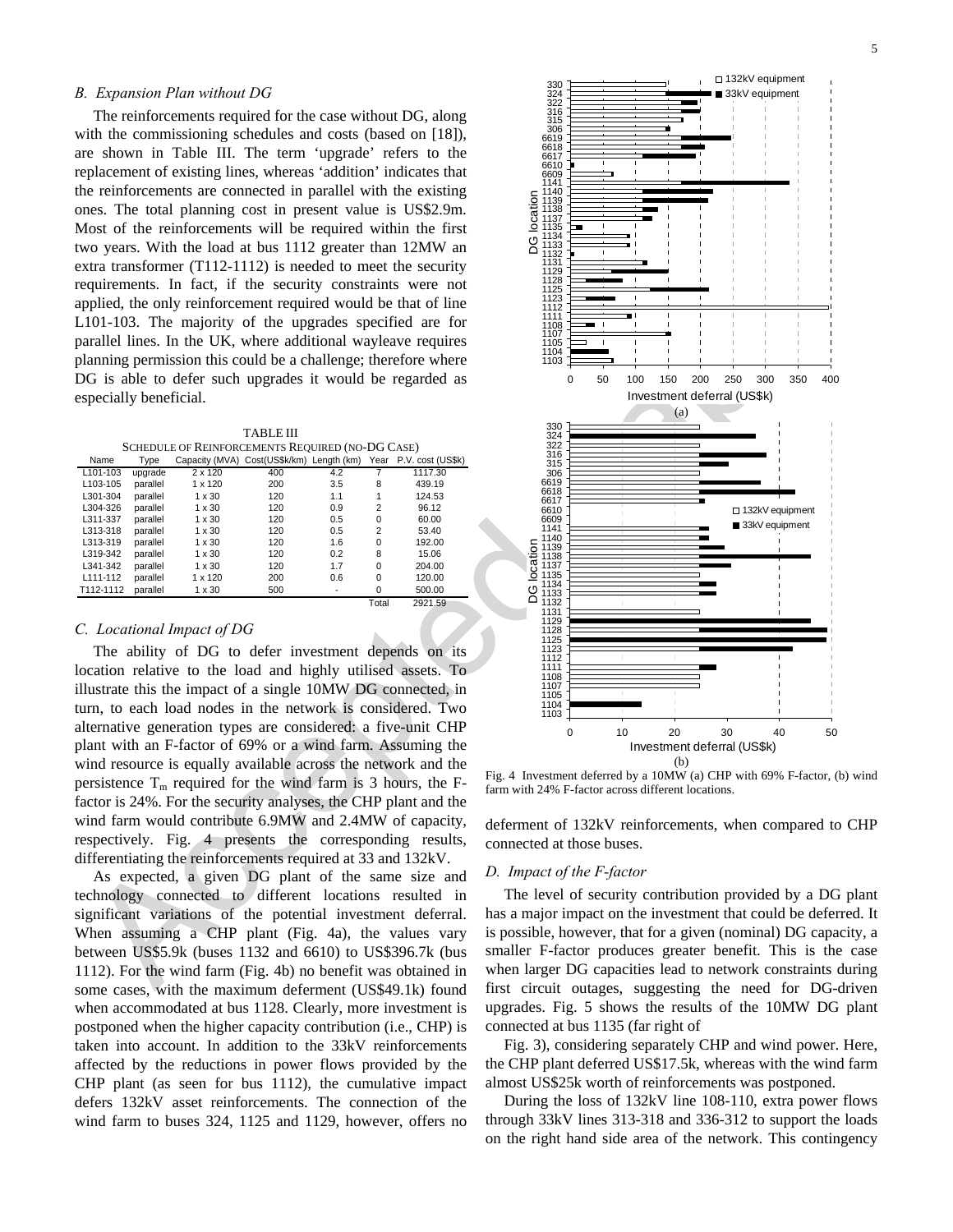results in an overload of line 313-318. Therefore, any capacity contribution from the DG unit at bus 1135 alleviates the power flows, deferring the investment schedule of an extra line 313- 318. However, under the outage of line 103-105, power will flow from bus 312 to bus 336. If the capacity contribution of the DG at bus 1135 is greater than its local load (4.5MW), then additional power will also flow through line 312-336. As a consequence, due to this contingency, the CHP plant requires an additional line 103-105 to be commissioned earlier than the case without DG.

To understand how sensitive the schedule of reinforcements and investment deferral are in relation to the capacity contribution of a given DG connection, the F-factor of the 10MW generator at bus 1135 is varied. Fig. 6 shows that a capacity contribution above 4MW, i.e., F-factor more than 40%, reduces the ability to defer reinforcements, and bringing forward the need of a new line 103-105. As the Ffactor increases beyond 80%, it in fact imposes net economic losses to the network as a result of the DG-driven reinforcement.



Fig. 5 Schedule of reinforcements (Left) and investment deferred (right) by a 10MW CHP and wind farm connected to bus 1135.



Fig. 6 Varying the F-factor of a 10MW DG plant connected to bus 1135. (Left) Schedule of reinforcements and (Right) investment deferred.

The total investment deferral produced by the connection of a single 10MW DG plant is presented in Fig. 7, considering the contribution factors of CHP, wind power and a hypothetical perfectly reliable unit (100% F-factor). In a similar manner to bus 1135, larger security contributions from a DG unit connected at bus 306 does not result in more investment being deferred. DG at buses 1132 and 6610 would also yield very little investment deferral regardless of the Ffactors. Nonetheless, many locations do show substantial deferral of reinforcements with higher security contributions, as is the case of CHP against wind power.



Fig. 7 Range of potential investment deferral obtained per MW increases of DG at different locations.

#### *E. Strategy to Maximise the Investment Deferral*

Provided that DNOs are capable of (or can influence) the schedule of deployment, size and location of DG units, it would be valuable to have a strategy that maximises the investment deferral. Here, a simple sensitivity analysis is used to find the minimum DG penetration required to achieve this, focusing on the security-related planning requirements where major deferments can be achieved.

Starting with those locations where a DG connection is able to defer the most expensive reinforcements (e.g., bus 1112 due to transformer T112-1112), the capacity contribution from the generation unit is continuously incremented by 1MW until no additional reinforcements are deferred. The same process is repeated for the DG plant at the next most beneficial location and so on (Step 1, Table IV). Then for each DG technology, the corresponding F-factor determines the net declared capacities required (Step 2). While this approach clearly would not result in a globally optimal solution it illustrates the idea. The results of this deployment strategy are shown in Table IV.

TABLE IV DG DEPLOYMENT TO MAXIMIZE TOTAL BENEFITS Step 1 Step<sub>2</sub>

| DG location | Capacity<br>Contribution | <b>Declared Capacity</b> |       |  |  |  |
|-------------|--------------------------|--------------------------|-------|--|--|--|
|             | (during N-1)             | <b>CHP</b>               | Wind  |  |  |  |
|             | (MW)                     |                          |       |  |  |  |
| 1112        | 7.0                      | 10.14                    | 29.17 |  |  |  |
| 1141        | 8.0                      | 11.59                    | 33.33 |  |  |  |
| 6618        | 5.0                      | 7.25                     | 20.83 |  |  |  |
| 6619        | 5.0                      | 7.25                     | 20.83 |  |  |  |
| 1111        | 5.0                      | 7.25                     | 20.83 |  |  |  |
| 1125        | 7.0                      | 10.14                    | 29.17 |  |  |  |

The maximum possible investment deferral would be achieved if all the reinforcements in Table III are postponed to year 10 or beyond, representing capital expenditure savings of around US\$811k (28% of the total). Depending on the DG technology, the deployment strategy (in terms of capacity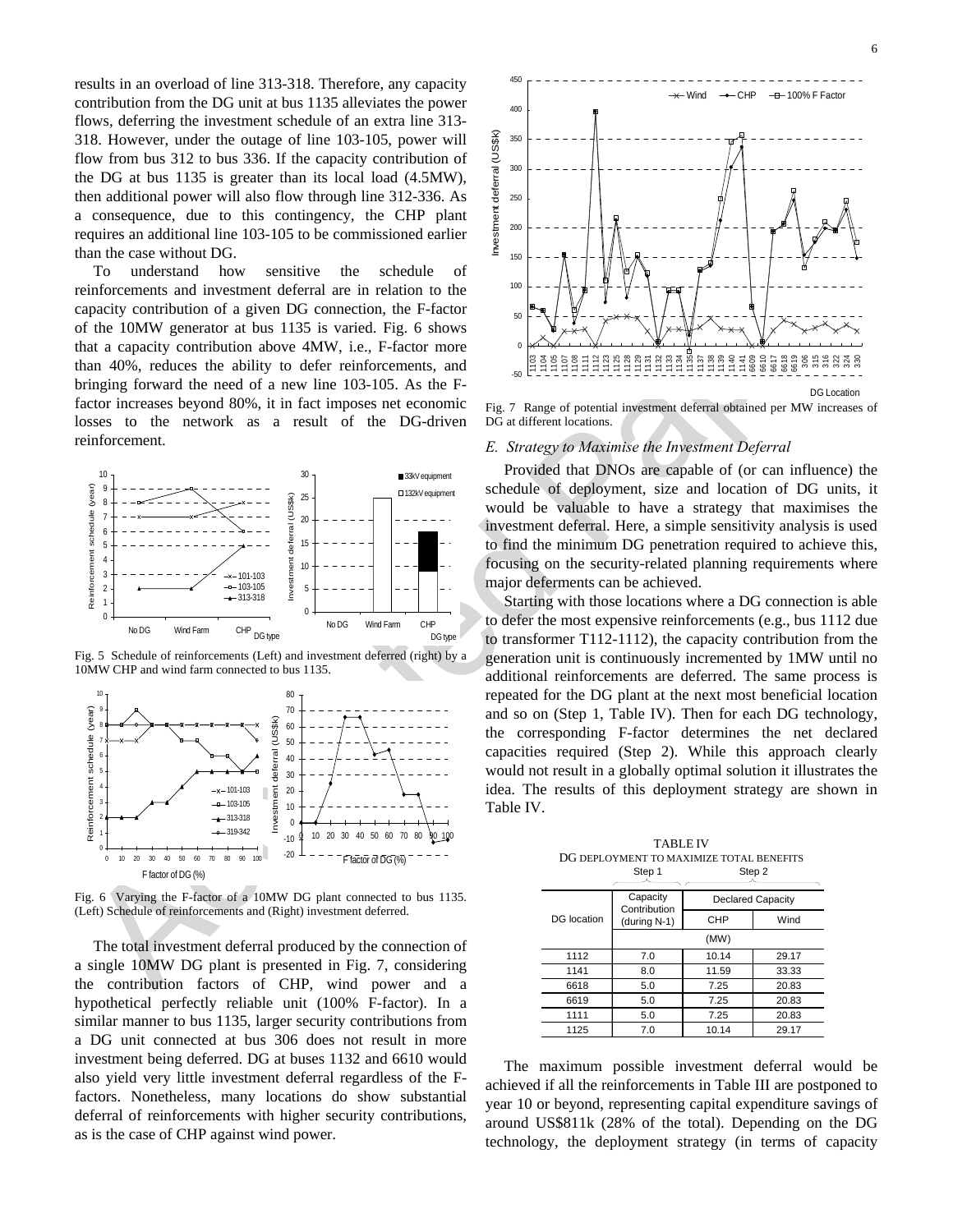contribution) presented in Table IV is able to provide such gains. If all DG is assumed to be CHP, a capacity of 53.6MW would be required, representing a 36% DG penetration level (relative to peak load) during the base year. However, if the same capacity contribution is to be provided by wind farms the corresponding nominal capacities would exceed the thermal limits of the transformers  $(S_{max}$  of 10MVA), necessitating further reinforcements.

Without DG, the connection of line 311-337 (see Table III) has multiple functions. Firstly, it prevents the overloads of line 301-311 during the outage of line 312-333. Secondly, it also prevents overloading of line 312-336 when line 103-105 is tripped until the reinforcement of line 103-105 relieves this. When DG is strategically connected in this manner, one important observation is that the investment deferral does not simply depend on the location and size but also contingent on the existence of other DG developments. For instance, although DG units connected at and close to bus 1111 could effectively solve the first contingency scenario (disconnection of line 312-333), significant deferment only occurs when line 311-337 is no longer required during the second contingency (disconnection of line 103-105). To achieve this, capacity contributions of 8, 5 and 5MW are required at buses 1141, 6618 and 6619, respectively. These contributions are jointly capable of solving the second contingency and relieving the power flow through line 312-336 needed to support the demand in the left side of the network, and preventing its overloading even without the connection of line 311-337. In this case and regardless of the location, a single DG cannot be considered to defer investment in line 311-337 by itself; it is the *combination* of DG at the selected locations that could defer the connection of line 311-337 from year 0 to year 10.

#### V. DISCUSSION

The analysis clearly demonstrates that DG can defer investment in network assets whether these are circuit or security driven. It also shows that the level of deferment that can arise depends strongly on the location and size of the DG. As such, analyses that assume investment deferral benefits are independent of DG location (e.g. [11, 12]), are over-simplified.

The security standard was a major driver of network upgrades and the level of security contributed assumed for the DG played a large role in allowing investment deferment. Despite the standard there is evidence that widespread recognition of the DG security contribution is lacking within UK DNOs. Confidence over the value of the security contributions could be one factor and improved locationspecific figures (other than indicative ones) may be required. The prevailing planning culture or that currently networks are compliant without DG contribution may also explain this. However, with the potential for stricter regulatory efficiency targets implying continued downward pressure on DNO capital expenditure, it will be of increasing value for DNOs to integrate DG within the planning process.

Earlier work [11, 12] showed that recognition of the investment deferral benefits plays a crucial role in minimising apparent conflicts in deciding desirable penetrations of DG

from the DNO and DG developer point-of-view. One of the premises behind this work was to characterise the range of benefits for DNOs. In jurisdictions where distribution companies can invest in DG the benefits can be realised directly. In other places like the European Union where unbundling rules preclude DNOs from owning DG, capturing such benefits is more subtle, relying on frameworks of incentives for developers and for DNOs themselves. The analysis provides an approximate means of valuing the locational benefit of DG capacity and could be used as the basis for connection or use of system charging.

The approach taken here with the successive elimination method and multistage planning is deliberately simple. Its rule-based approach mimics real planning processes and offers a clear audit trail. It also automatically handles the complexity inherent in meshed distribution networks taking it beyond simple feeder approaches. One criticism is that there is a mismatch in treatment of costs between the two stages of the analysis: successive elimination ranks the cost effectiveness without reference to the timing of the investments (i.e., discounting is ignored), while scheduling of the investments explicitly includes discounting. While this could have an impact where the cost effectiveness measures for two competing upgrades are very similar, there was no evidence here that it affected the outcome of the analysis.

The assessments shown here assume DG connections at the outset of the planning period which is driven by the need for reinforcement in the first year in this particular example. Additional insights may arise from exploring the influence of DG connection timing on deferment benefits.

Although an 'optimal' capacity was derived for this network the approach is not especially well suited to such applications. However, the idea of maximising benefits from deferred investment can be exploited using optimisation approaches; further work is planned on this.

The process as outlined and demonstrated here is deterministic and ignores the evident uncertainties surrounding planning. However, the relative simplicity of the approach means it could be extended to consider a range of scenarios for use in determining investment profiles.

#### VI. CONCLUSIONS

An approach for quantifying the impacts that DG may have on the deferment of demand- and system security-related network reinforcements was developed. The successive elimination technique along with a multistage planning analysis was adopted in order to determine the required investment (due to both demand growth and system security) and their corresponding scheduling. Knowledge of the required assets and their commissioning time along the planning horizon enables identification of those assets affected by the connection of DG, making it possible to obtain the corresponding new total investment cost.

Security of supply standards increase the need for reinforcements in distribution networks. Results demonstrated that significant benefits, in terms of investment deferral, can be harnessed if the capacity contribution of DG to system